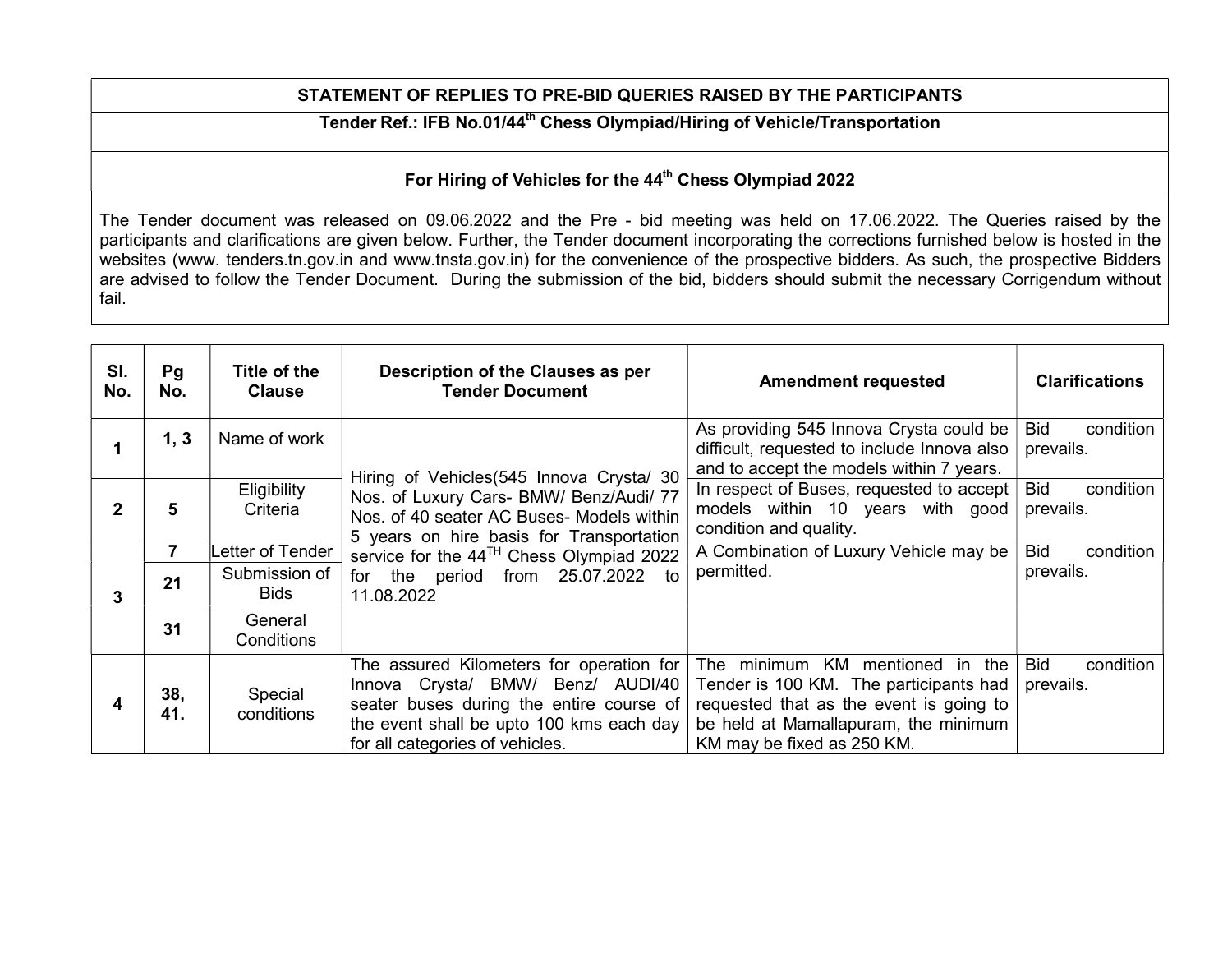| SI.<br>No. | Pg<br>No. | <b>Title of the</b><br><b>Clause</b> | <b>Description of the Clauses as</b><br>per Tender Document                                                                                                                                                                                                                                                                                                          | <b>Amendment requested</b>                                                                                                                                                          | <b>Clarifications</b>   |
|------------|-----------|--------------------------------------|----------------------------------------------------------------------------------------------------------------------------------------------------------------------------------------------------------------------------------------------------------------------------------------------------------------------------------------------------------------------|-------------------------------------------------------------------------------------------------------------------------------------------------------------------------------------|-------------------------|
| 5          | 41        | Special<br>Conditions                |                                                                                                                                                                                                                                                                                                                                                                      | Instead of fixing GPS, App may be<br>developed and as all the drivers are using<br>smart phones, the drivers earmarked for a<br>vehicle, monitoring may be done through<br>the app. | Bid condition prevails. |
| 6          | 31        | General<br>Conditions                | The cost of fuel/diesel, Oil, permit<br>charges and all other expenses<br>connected with the running and<br>of<br>maintenance<br>the<br>vehicle<br>including pay and allowances,<br>daily allowances and expenses of<br>the driver are to be borne by the<br>agency/ successful bidder.                                                                              | Requested to make arrangements for food<br>and accommodation to drivers as they have<br>to be available $24 \times 7$ .                                                             | Bid condition prevails. |
| 7          | 27        | Award of<br>Contract                 |                                                                                                                                                                                                                                                                                                                                                                      | To select L1, category wise bidders may be<br>adapted. i.e., Innova, Innova Crysta/Luxury<br>Cars/ Buses.                                                                           | Bid condition prevails. |
| 8          | 35        | Payment                              |                                                                                                                                                                                                                                                                                                                                                                      | Requested for 50% Advance payment                                                                                                                                                   | Bid condition prevails. |
| 9          | 27        | Award of<br>Contract                 |                                                                                                                                                                                                                                                                                                                                                                      | consider<br>Requested<br>to<br>based<br>on<br>performance of the agency instead of L1.                                                                                              | Bid condition prevails. |
| 10         | 28        | Performance<br>Security              | The successful bidder on getting<br>the work order from the Transport<br>and Road Safety Commissioner,<br>shall<br>Chennai<br>remit<br>the<br>performance security being 5% of<br>contract value in the form of NSC /<br>Post Office Savings Deposit A/c<br>pledged in favour of the Transport<br>Commissioner, Chennai within 7<br>days from the date of work order | The Bank Guarantee may be reduced from<br>the existing 5%.                                                                                                                          | Bid condition prevails. |